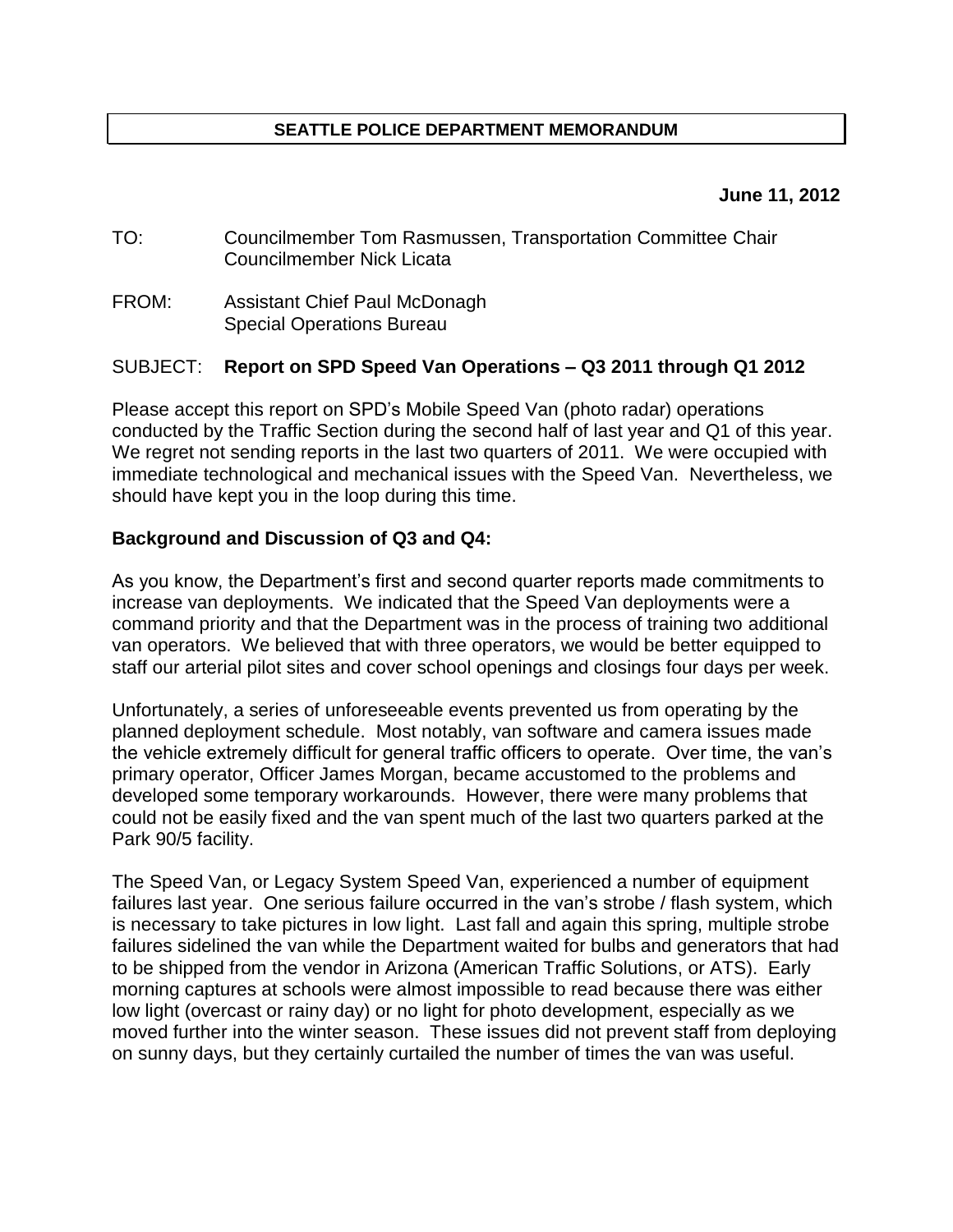As we moved into Q4 of 2011, the van began to experience a series of mechanical problems that eventually took it out of service altogether. Most of these issues were caused by faulty wiring that ultimately led to the failure of the alternator. Some of these issues were addressed by City staff while others required the assistance of the auto dealer. We would be happy to meet with you and walk you through a timeline of these events.

The most significant failures occurred with the van's camera and software system. The camera was extremely difficult to keep in focus. Officer Morgan has indicated that some of his deployments produced no citations because the camera would produce pictures that were blurred and unusable. He eventually learned how to make manual adjustments that would produce some clear pictures / viable captures. This issue was most problematic during the few times that the van was operated by other traffic officers, who did not know the technical requirements necessary to adjust the focus.

Finally, software problems resulted in multiple system failures and eventually led to the demise of the Legacy System Speed Van. Late last year, ATS software technicians flew to Seattle to attempt an overhaul of the software system. While they were able to patch the software glitches, the van continued to have other issues (e.g. strobe malfunctions). It should be noted that ATS staff were always responsive to the Department's requests for help. It is simply the case that there were a lot of issues to address.

**A new speed van**: As the Legacy System van continued to have problems, SPD command staff began asking ATS for a new van with updated software and hardware systems. Ultimately, the collaboration between ATS and SPD (Officer Morgan) helped to determine the requirements / specifications for a replacement van.

The newer vans, called "Autopatrol," produce better results, are easier to operate and are much more dependable. This is largely because the technology has become much more advanced since Seattle received its first van in 2008.

In late February, ATS agreed to provide the City with a new speed van. The van was delivered in early April, but was out of service for approximately one month as it needed to be fitted with standard SPD equipment (e.g. radio) and SPD staff (Officer Morgan) needed to be trained on the new system.

The new van began deployment last month, and it is evident that the new technology has greatly improved the capture rate. A single deployment is producing up to 75 captures, where the previous van would produce less than half that rate. Officer Morgan also believes that the system is simple enough that anyone can use it. So, the Department is again pursuing a strategy where multiple officers will be trained to use the system, which will allow for additional deployments. We have included below pictures of the old system and the new system. It's easy to see how simple the new system is when compared with the older system.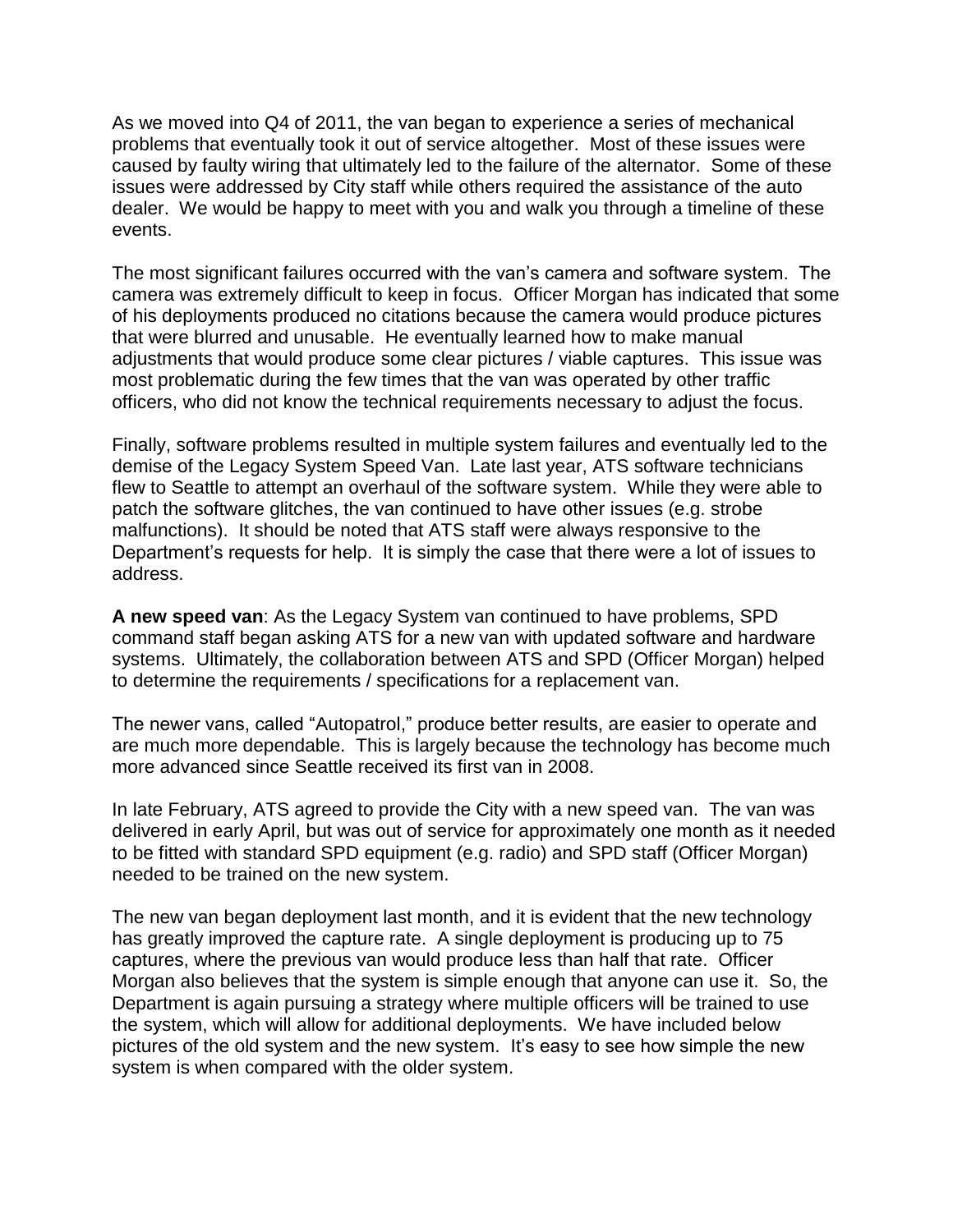**Deployment Metrics and Discussion**: The following table presents statistics that are descriptive of van deployment in Q3 and Q4 of 2011 and Q1 of 2012.

|                               | <b>School</b> |                 |
|-------------------------------|---------------|-----------------|
| <b>Items Tracked</b>          | Zone          | <b>Arterial</b> |
|                               |               |                 |
| # deployments                 | 24            | 78              |
| # citations issues            | 224           | 712             |
| posted speed                  | 20            | 35              |
| mean speed                    | 19            | 35              |
| 85th percentile speed         | 23            | 39              |
| violation trigger speed       | various       | 46              |
| mean violation speed          | 32            | 48              |
| percent vehicles in violation | 5%            | 1%              |

This data looks very similar to data captured for prior reports. In fact, every measure is within 1 mph (up or down) of the measures taken in 2010 and again in 2011. There is no trend in the measures. This is not surprising as it is unlikely that such sporadic deployments could create any kind of deterrent effect.

The most notable change from prior report data is the reduction in School Zone captures of "percent of vehicles in violation." In the past, this measure has hovered around 6 or 7 percent. It is possible that this measure is down because of the flash / low light capture issues discussed above. In several instances, deployments to school zones produced very low or no captures. This has had an obvious dampening effect on the percent of "vehicles in violation." Knowing that low light was a problem, Officer Morgan eventually curtailed his school deployments. This effect is obvious in the "number of deployments" measure.

**Looking to the future**: As is noted above, the new van shows great promise. The capture rate has effectively doubled and the van is considerably easier to use. Officer Morgan and Lt. Kuehn will soon begin training other officers and will eventually roll out a three-officer deployment scheme. Officer Morgan recently submitted two new school zone locations to ATS, including View Ridge elementary (NE 75/48 NE) and Our Lady of Guadalupe (7100 blk 35 Ave. SW). Both morning and afternoon deployments are occurring at these schools as well as the schools that have been previously identified. Results of these activities should be apparent in our second quarter report for 2012.

# **New Fixed School Speed Zone Cameras**:

The Department recognizes the great benefit of enforcing school speed zones, but has obviously had several issues over the years with the mobile van technology. For this reason, it paired with SDOT to propose a budget increment last year for ATS to install permanent cameras at four schools. The radar-based devices will issue tickets only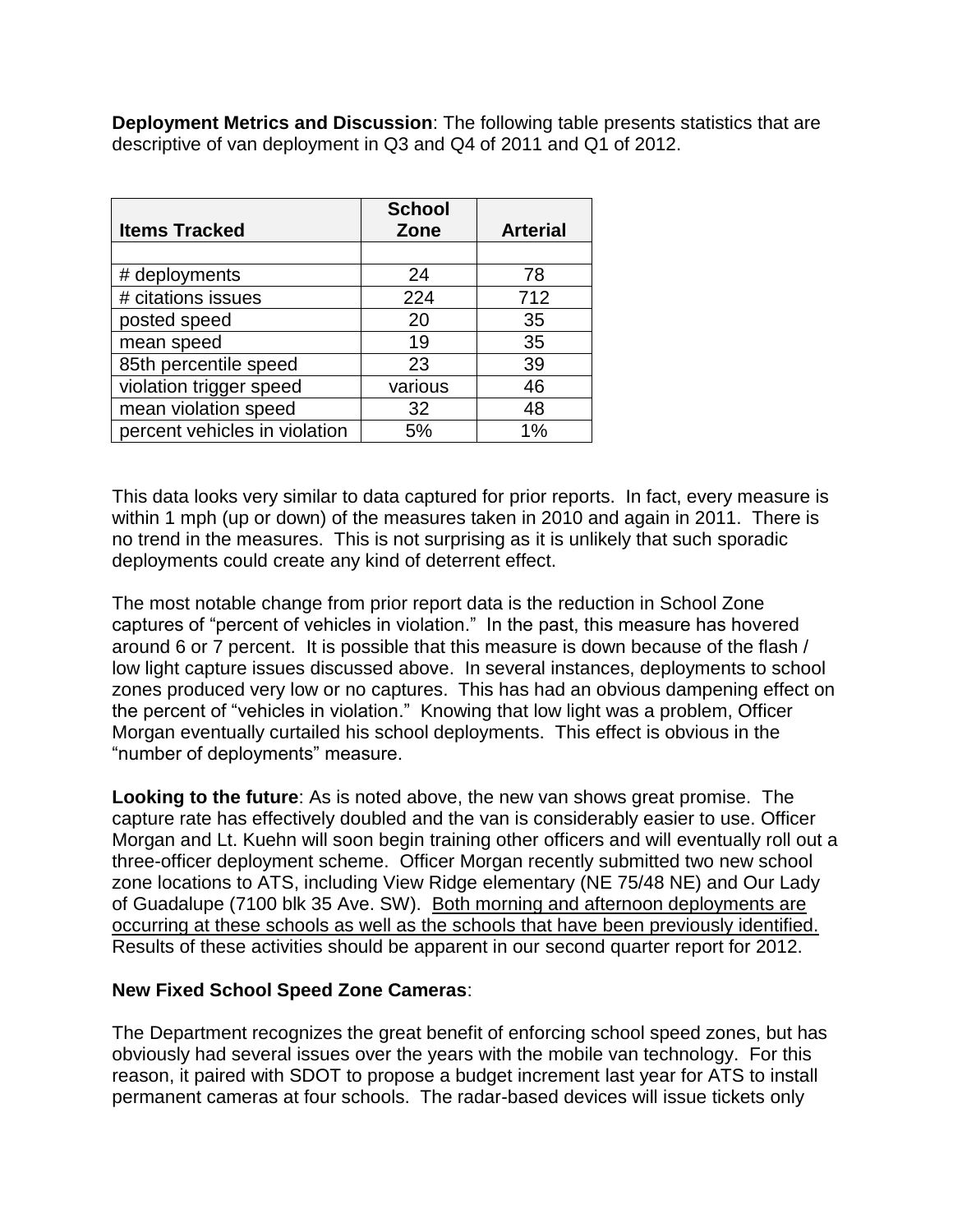when the school beacons are flashing (during school hours). Speed violators will be issued tickets with variable fines that will match the cost of a ticket that would otherwise be issued by an officer.

As you know, the Adopted Budget included funds for this project and SPD staff has been working with SDOT and ATS to site the cameras. Both departments realize the benefit of enforcing school zones and have worked together to determine high risk locations.

This siting process began last year when SDOT staff undertook an analysis on 50 schools where they had installed flashing beacons to encourage drivers to go the speed limit through the school zone. SDOT narrowed the list to 15 schools where speeding continued to be a concern, and conducted week long speed studies in all of those locations. The list was eventually narrowed to five schools that would receive the greatest public safety benefit from automated enforcement. Last summer, this list of schools was presented to Mayor McGinn.

SDOT and ATS then performed feasibility studies at the locations and determined that they were all good candidates for the cameras. Most recently, SDOT staff narrowed the list to the four schools funded in the Adopted Budget and have requested that the fifth school receive treatment in 2013. There is also another school being considered on the same arterial as the fifth school, but SDOT will need additional time to work with ATS on a design. This request will likely be brought to the Executive at some point in the near future.

Selected sites include: **Broadview-Thomson K-8 School, Thurgood Marshall Elementary School, Olympic View Elementary School and Gatewood Elementary School.** The school principals were recently notified of the plans for automated enforcement and are supportive of the cameras. ATS is currently developing the design for the four school sites and construction is planned to take place over the summer, when school is not in session. Barring any significant problems with construction, the cameras should be up and running shortly before the 2012-13 school season.

Thank you for the opportunity to submit this report. We will be sure to be on time with future quarterly reports. Pictures attached.

cc: Carl Marquardt, Mayor's Office Council President Sally Clark Councilmember Tim Burgess Chief John Diaz Deputy Chief Clark Kimerer